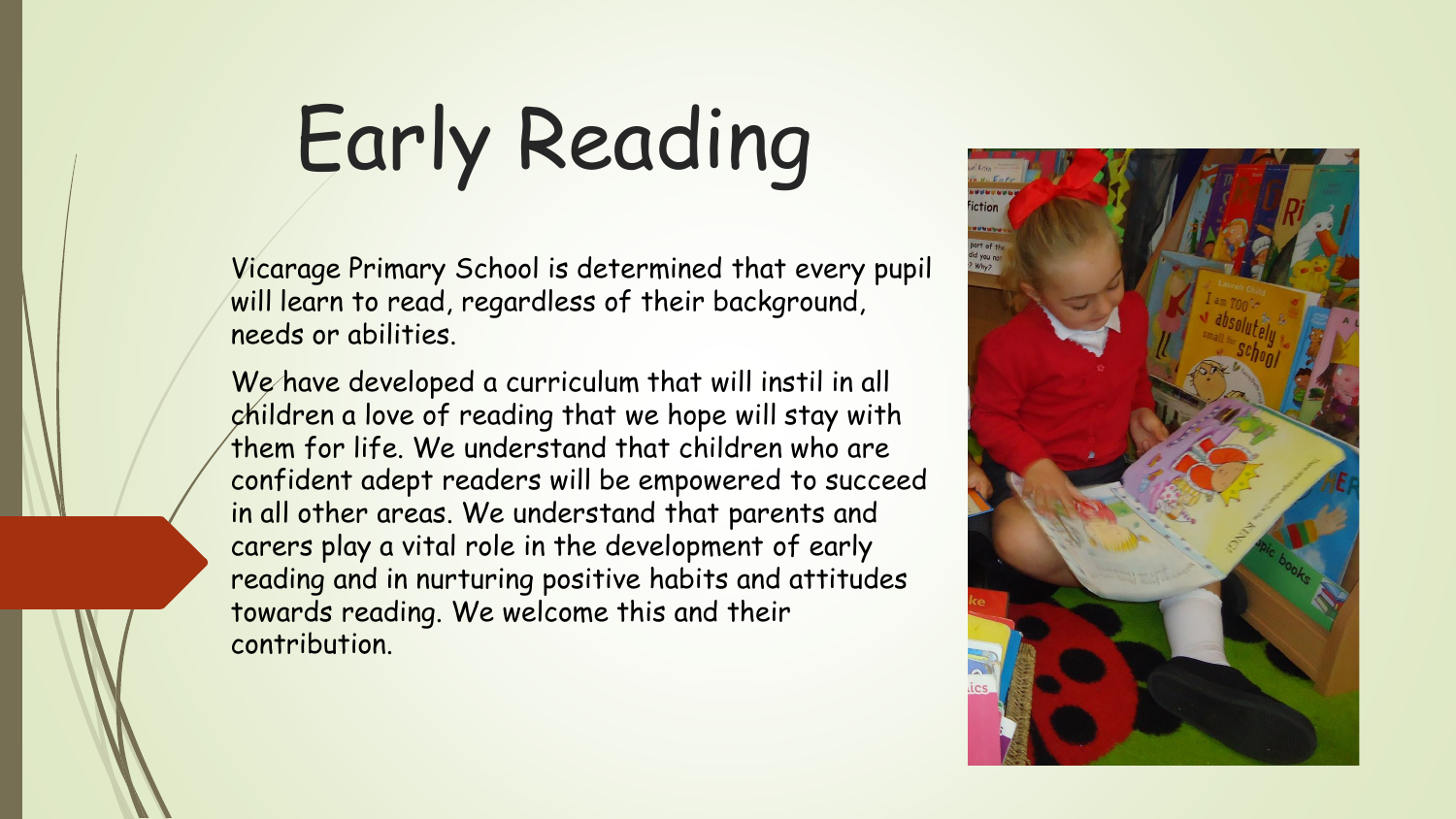## **Pre-reading skills**

 $\blacktriangleright$  Children begin by exploring a range of storybooks. These stories are shared in school and the children are encouraged to use their storytelling language to tell the story without being reliant on written words on the page. This gives them confidence and helps them to become more independent in having a try using other clues, such as picture clues.

We encourage children to:

- look at and talk about the front cover
- read the blurb on the back together so that they have an idea of what the story is about and an idea of some of the words in the text.
- discuss what words or sounds they can spot in the title
- predict what the story might be about
- what clues can you see in the pictures
- look for familiar words or sounds first on a page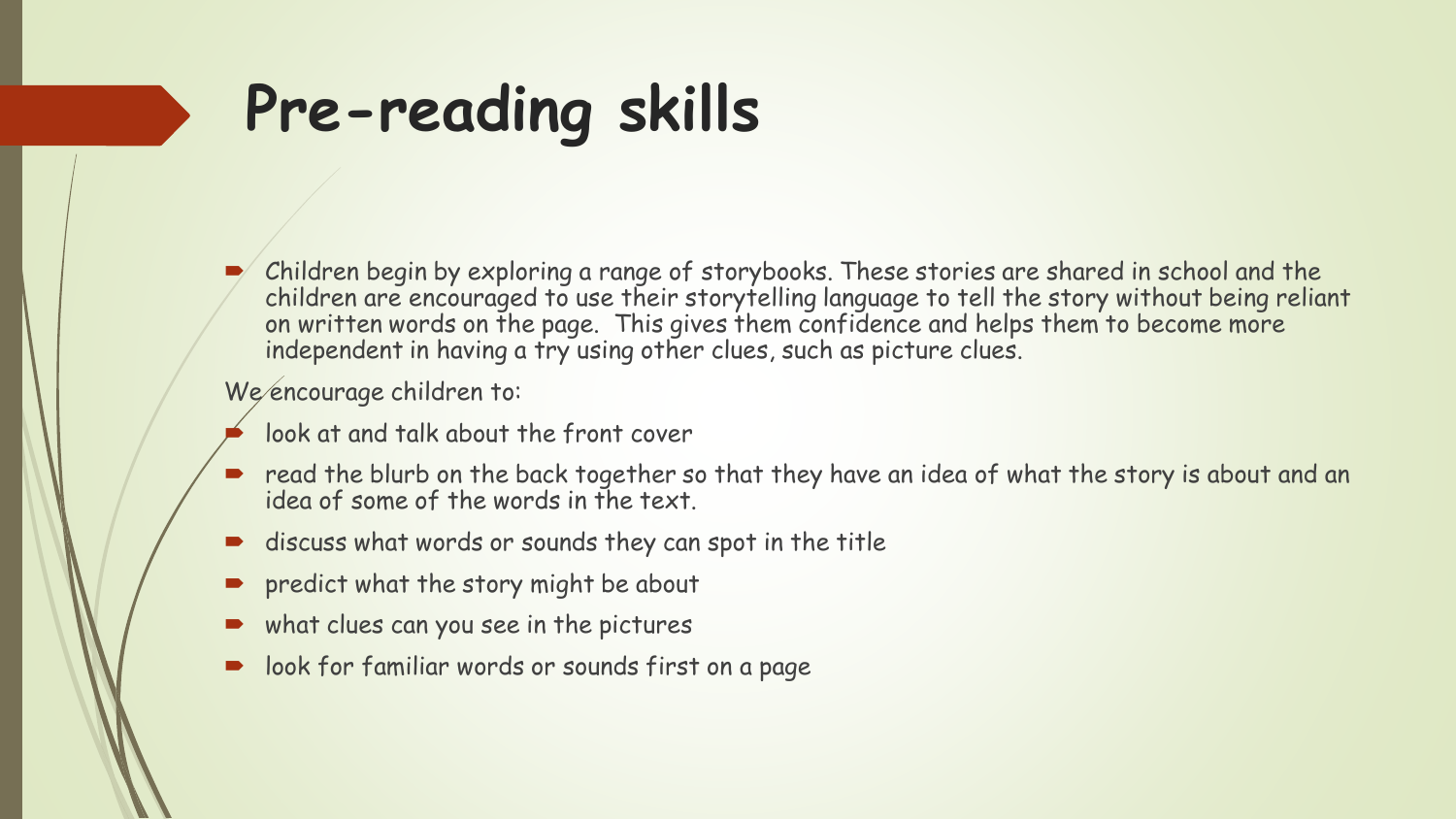We teach the structured and systematic phonic programme, RWI to teach literacy from Nursery – Year 2

#### **What is Read, Write, Inc (RWI) ?**

- RWI is a consistent, rigorous and dynamic literacy programme to teach every child to read by the end of KS1. Using synthetic phonics, children quickly learn to blend letter sounds together following a fun and effective programme.
- Synthetic phonics is simply the ability to convert a letter or letter group into sounds that are then blended together into a word.

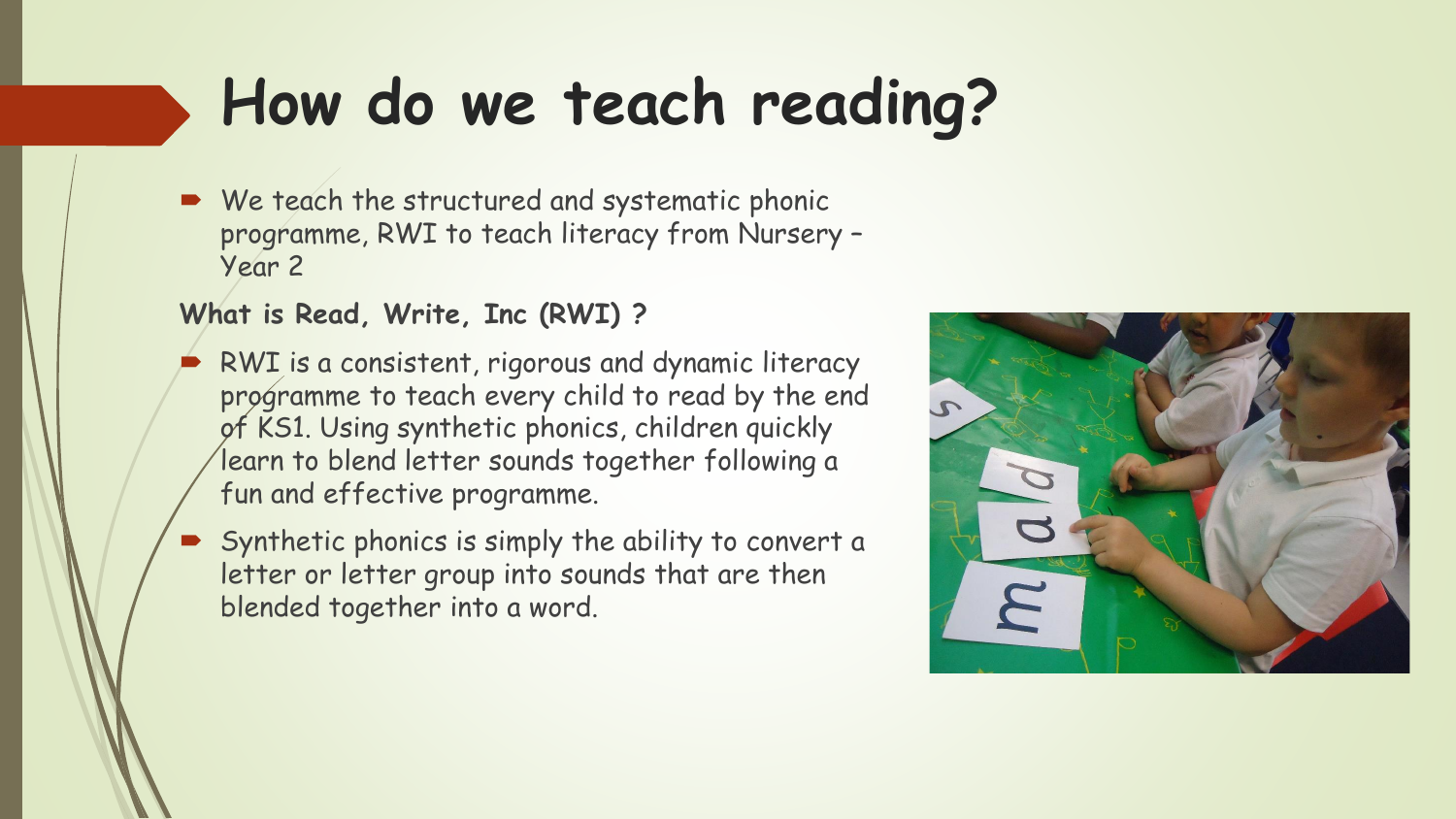Through the RWI programme, we teach children to:

- **P** read easily, fluently and with good understanding
- develop the habit of reading widely and often, for both pleasure and information
- write clearly, accurately and coherently, adapting their language and style in and for a range of contexts



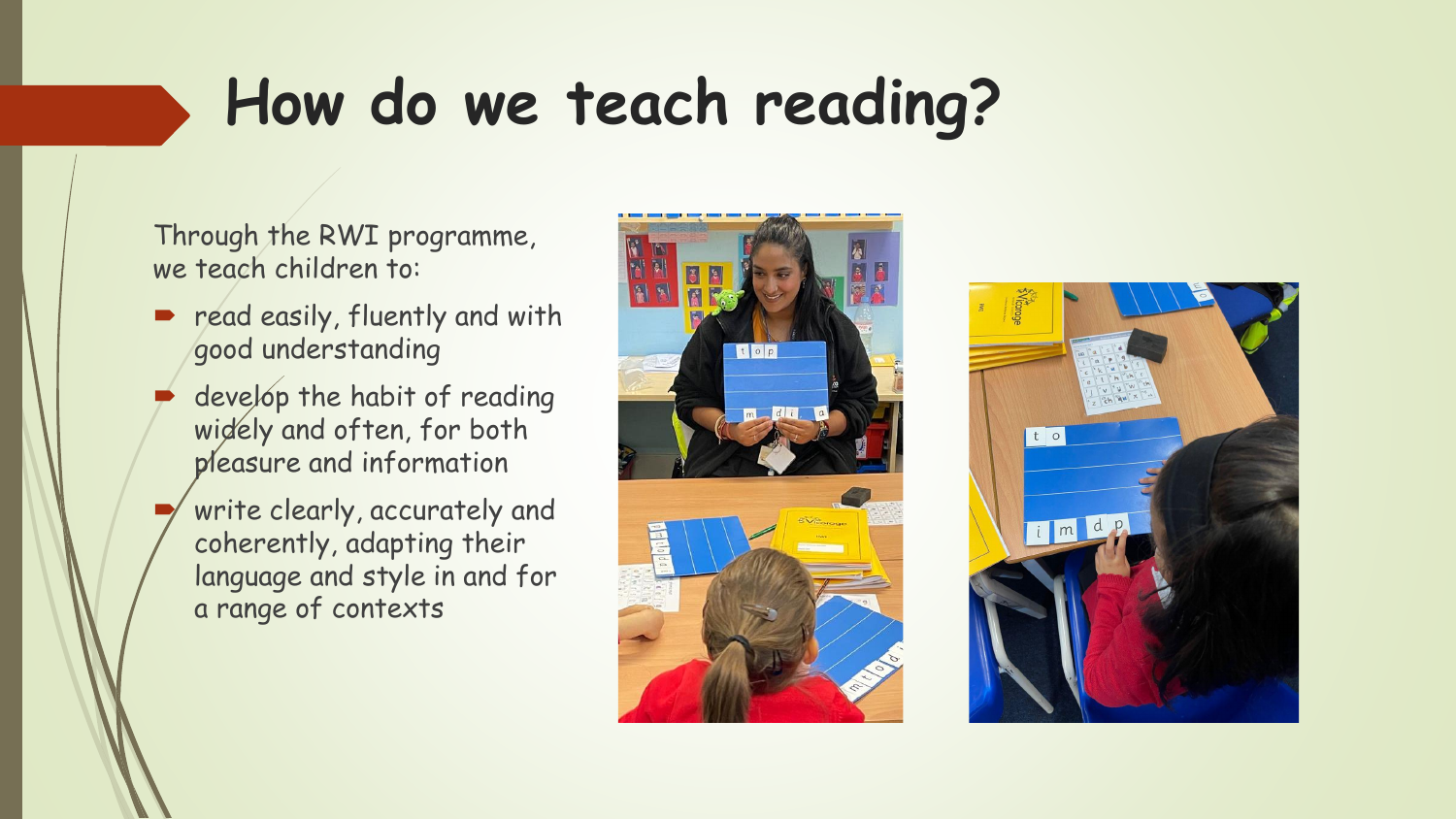- In Nursery, pupils begin exploring sounds that letters make. They put these sounds together to identify the word. In the Spring term pupils engage in phonic lessons for about 15 minutes per day, focusing on fred talk (oral blending) and moving towards independent blending by the end of the year.
- In Reception, pupils begin RWI lessons from Term 1 for 20 minutes per day, building up to 50 minutes by the end of the academic year. In KS1, RWI lessons are taught daily for an hour.





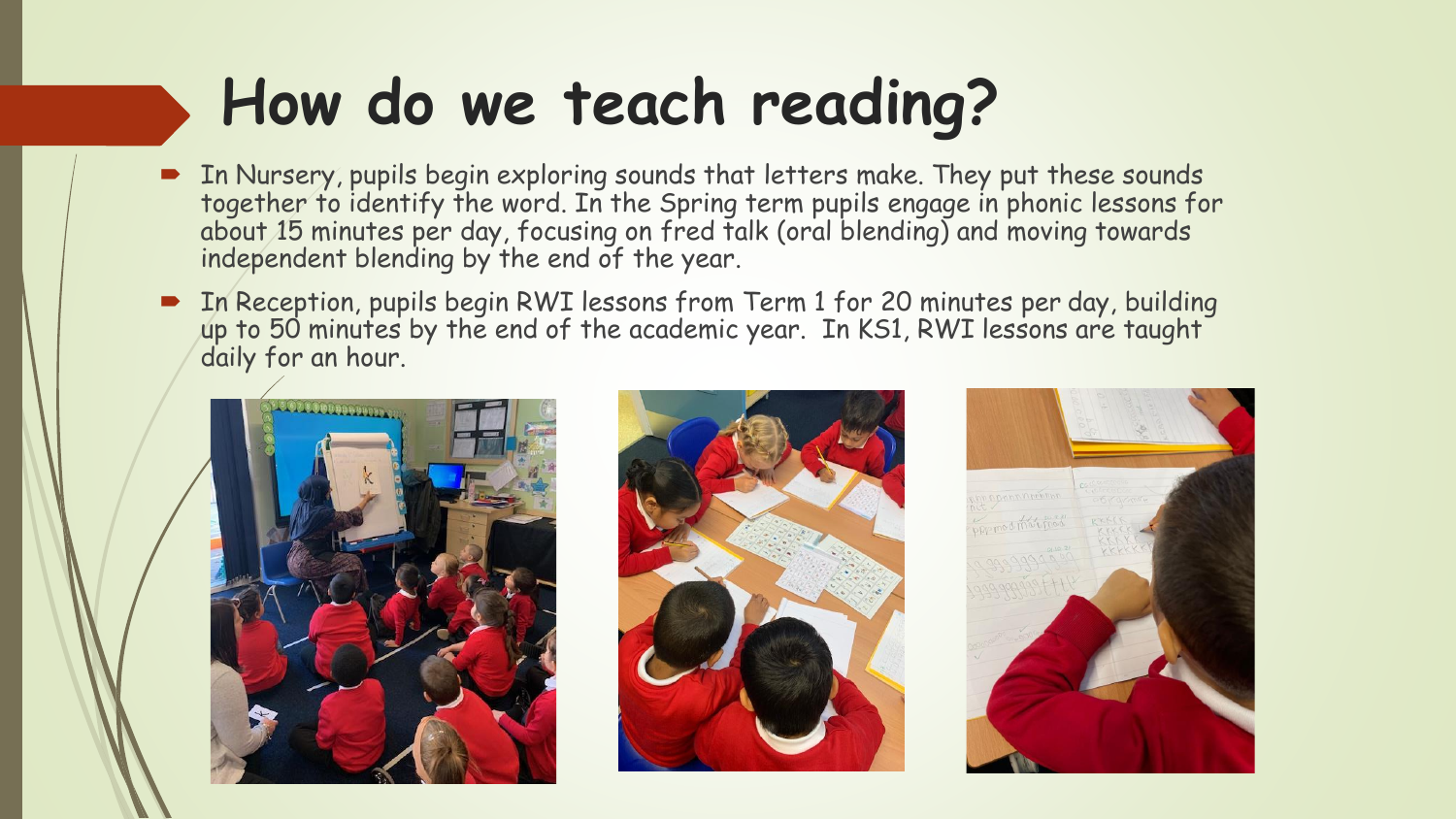- In addition, children are provided with ample opportunities to read through the day. The day begins with pupils reading independently, whilst teachers listen to reading.
- At 3pm, the whole school teachers stop and read to their class. This is an opportunity to model how to handle a book, turn the pages, read from left to right, talk about the title and the blurb, as well as modelling intonation and expression. Teachers have a selection of their favourite books that come out especially for 'stop and read' sessions.

• Through the continuous EYFS provision, pupils can read a variety of texts, poems and look at rhymes through words and songs. This further builds on their ability to segment and blend regular words. This also helps to identify patterns in words and introduces alliteration, developing the ability to hear initial sounds in words.